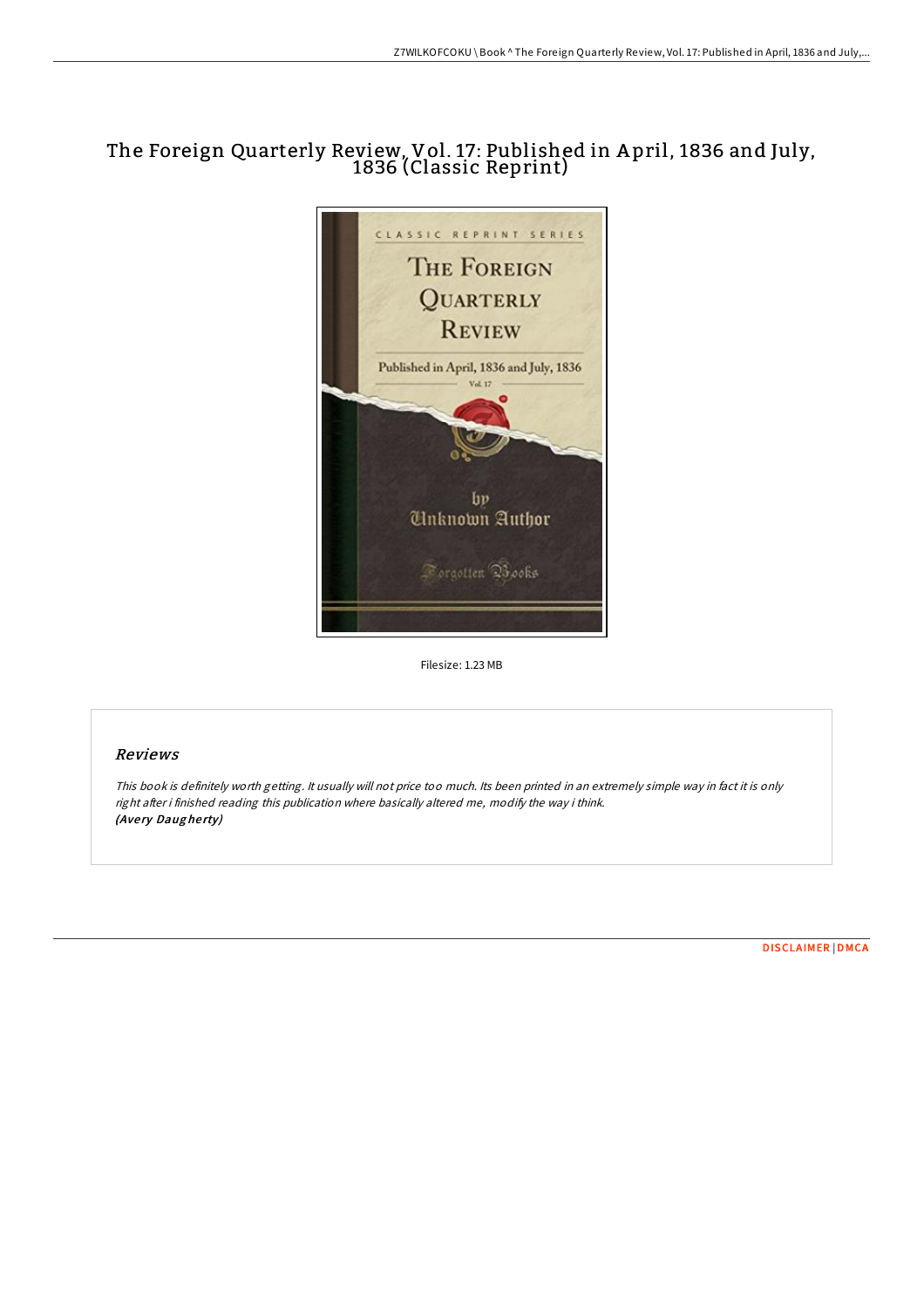# THE FOREIGN QUARTERLY REVIEW, VOL. 17 : PUBLISHED IN APRIL, 1836 AND JULY, 1836 (CLASSIC REPRINT)



Forgotten Books. Paperback. Condition: New. This item is printed on demand. 516 pages. Dimensions: 9.0in. x 6.0in. x 1.0in.Excerpt from The Foreign Quarterly Review, Vol. 17: Published in April, 1836 and July, 1836Thus the evening gradually approaches, and is announced by a slight diminution of the current of air. It is in vain for language to attem t a description of the splendour of a sunset in these latitudes. It is t e only time of day when the groups of singularly formed, yet light and transparent, clouds range themselves on the horizon. Their trans ient existence favours the changing play of colours, because the re fraction of the more oblique rays of the sun produces the most extraor dinary efiects. Even after we have repeatedly beheld the rising or setting of the sun from the summit of the Alps, or indeed from the to of the Andes, we are constrained to give unconditional preference to t e same scene as viewed on the tropical ocean. While one side of the ship is still illumined with the last uncertain rays of the setting sun, the sea on the other side, darkened by the broad shadow of the sails, begins to sparkle. One fiery point after another ap ears 5 indistinct rays of light 5 ine from a greater depth, and, as dar uess sets in, a new creation seems to be called into life. Luminous creatures glance in every dirce tion through the dark expanse of water; now shooting up like sparks tben rising in globules of fire, or assing away with the rapidity of lightning - a great part are probe ly real nocturnal animals, which conceal themselves in the sea from the light of the sun. We were now within four English miles of the celebrated Cape Horn,...

 $\overline{\mathbf{P}^{\mathbf{p}}}$ Read The Foreign Quarterly Review, Vol. 17: [Published](http://almighty24.tech/the-foreign-quarterly-review-vol-17-published-in.html) in April, 1836 and July, 1836 (Classic Reprint) Online  $\mathbf{B}$ Download PDF The Foreign Quarterly Review, Vol. 17: [Published](http://almighty24.tech/the-foreign-quarterly-review-vol-17-published-in.html) in April, 1836 and July, 1836 (Classic Reprint)